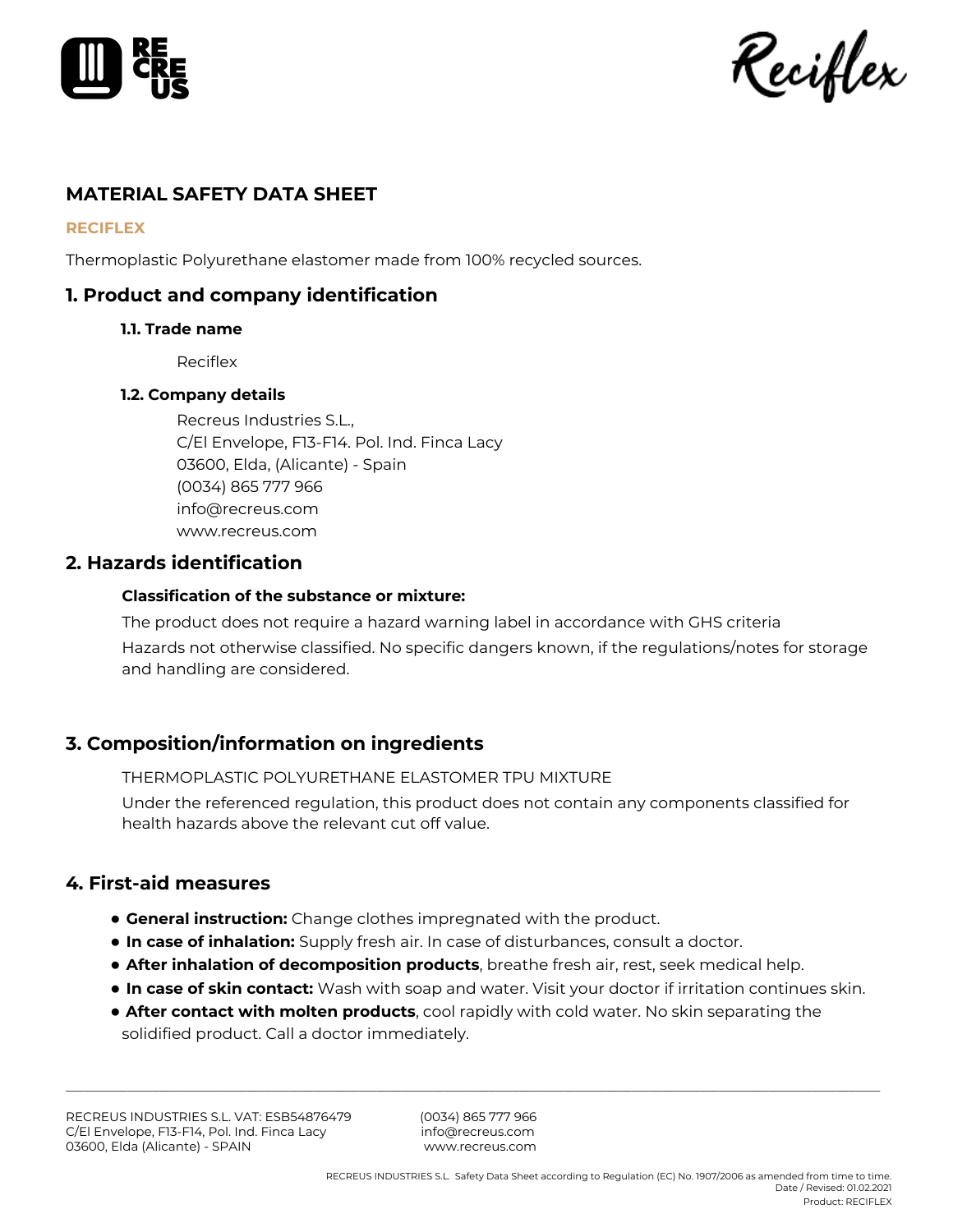



- **In case of eye contact:** Rinse opened eye for several minutes under running water. If symptoms persist, consult a doctor. Remove contact lenses, if present and easy. Continue rinsing.
- **If swallowed:** Rinse mouth and drink plenty of water. Do not induce vomiting. Consult the doctor in case of persistent symptoms.

# **5. Firefighting measures**

- Hazardous thermal decomposition: Burning releases carbon monoxide, carbon dioxide, oxides of nitrogen and traces of hydrogen cyanide. In the event of fire and/or explosion do not breathe fume.
- Suitable extinguishing media: Water, Foam, Dry chemical.
- Firemen must wear self-contained breathing apparatus.
- Do not allow contaminated extinguishing water to enter the soil, groundwater or surface waters.

# **6. Measures in case of accidental release**

#### **6.1. Personal precautions**

- Protective equipment and emergency procedures
- Avoid dust formation.
- Do not breathe dust.
- Keep away from sources of ignition.
- Avoid eye contact.
- Danger of slipping on spilled product or pouring.

## **6.2. Environmental cautions**

Do not discharge into drains/surface water/groundwater.

## **6.3 Methods and Materials for containment and cleaning up**

Allow to solidify, pick up mechanically. Dispose of the material collected according to regulations.

# **7. Handling and storage**

## **Handling**

Adequate ventilation and if necessary, effective exhaust must be provided at the workplace of fused deposition modeling process.

Provided good ventilation and/or local exhaust systems are used, the Workplace Exposure Limit(s) stated in Chapter 8 should not be exceeded. Dust must be removed by effective exhaust ventilation.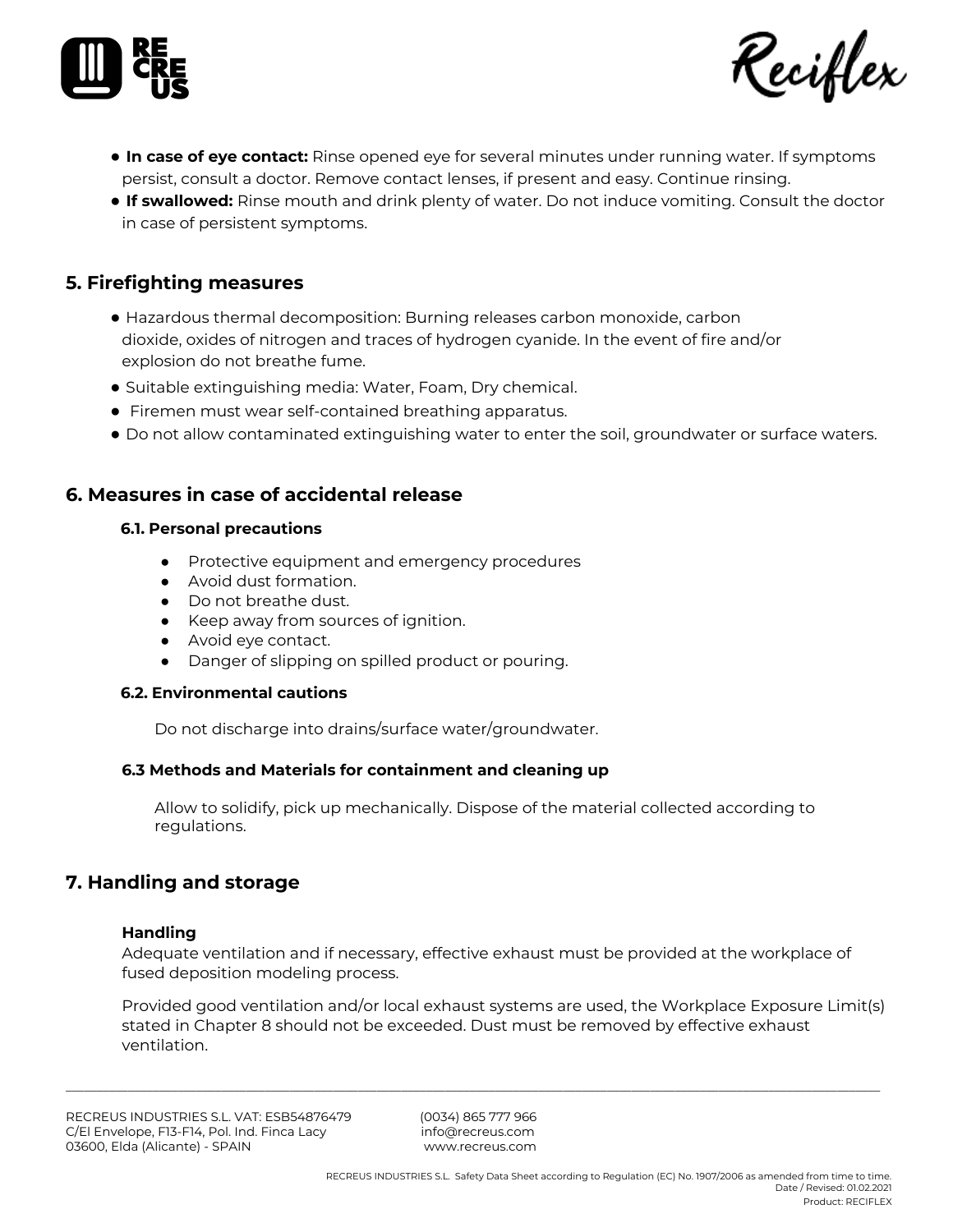

Keciflex

#### **Storage**

Keep the container tightly closed and dry. Storage temperature: < 40 °C

# **8. Exposure controls/personal protection**

## **Ventilation**

During fused deposition modeling operations, use with ventilation adequate to reduce levels of air contaminants below that which may cause personal injury or illness. Local exhaust ventilation that removes air contaminants from the breathing zone is prefered. General, mechanical, or dilution ventilation may be suitable.

#### **Respiratory protection**

In case of dust formation use respiratory equipment with filter type particle filter P1 according to EN 143.

#### **Hand protection**

Suitable materials for safety gloves; EN 374‐3: polyvinyl chloride ‐ PVC (>= 0.5 mm). Contaminated and/or damaged gloves must be changed.

#### **Eye protection**

Wear eye/face protection.

#### **Skin and body protection**

Wear suitable protective clothing.

#### **Further protective measures**

Do not breathe dust/vapor. Grease skin.

# **9. Physical and chemical properties**

| Appearance:              | black     |
|--------------------------|-----------|
| Odor:                    | Odorless  |
| Odour Threshold:         | NΑ        |
| PH:                      | NΑ        |
| Boiling Point $(°\,C)$ : | NΑ        |
| Melting point $(°$ C):   | 220-240°C |
| Softening point $(°C)$ : | NΑ        |
| Evaporation Rate:        | NА        |
|                          |           |

RECREUS INDUSTRIES S.L. VAT: ESB54876479 (0034) 865 777 966 C/El Envelope, F13-F14, Pol. Ind. Finca Lacy info@recreus.com 03600, Elda (Alicante) - SPAIN [www.recreus.com](http://www.recreus.com/)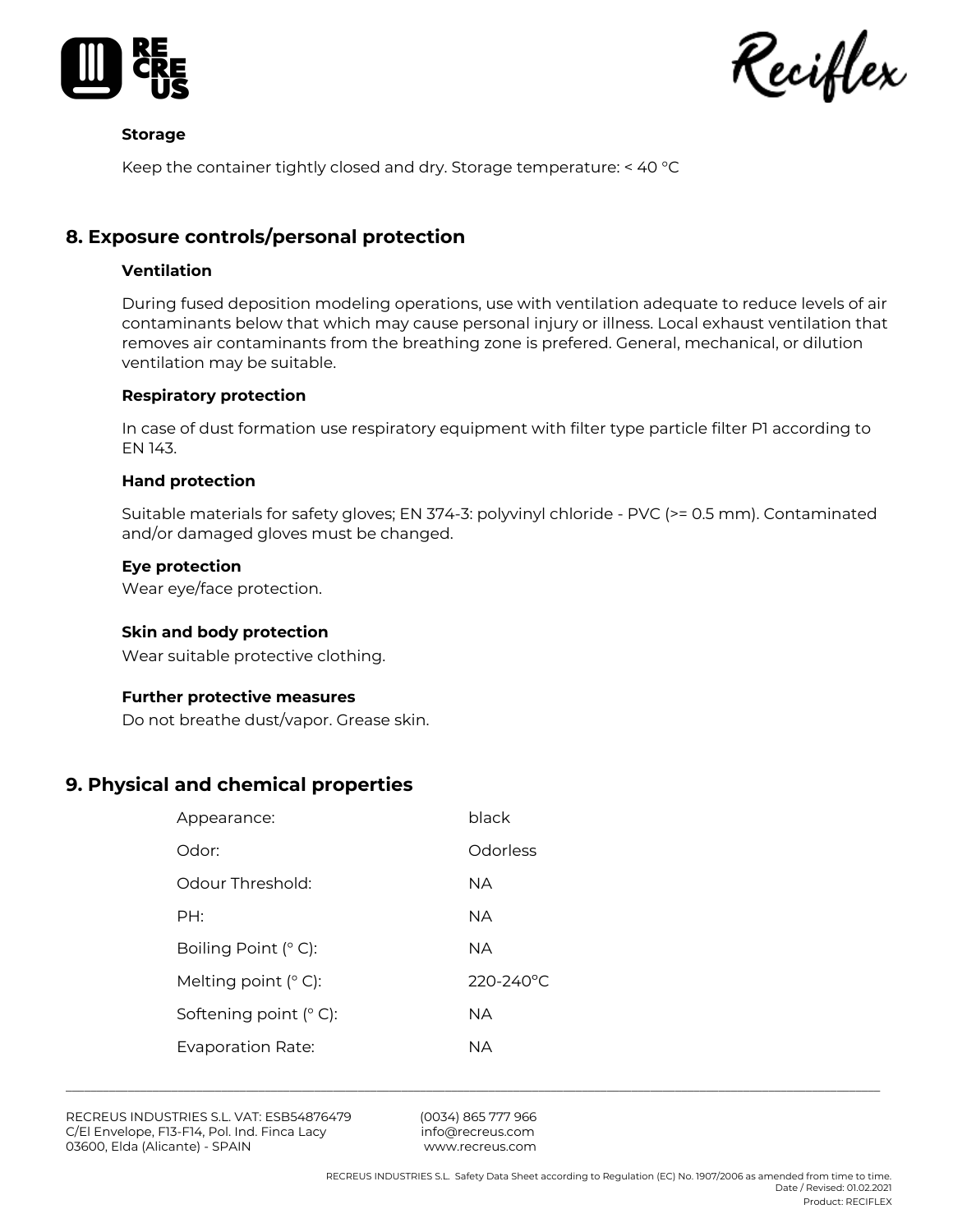



| Vapor pressure / vapor density:<br><b>NA</b> |  |
|----------------------------------------------|--|
|                                              |  |
| $1.00 - 1.22$<br>Relative density:           |  |
| Solubility:<br><b>NA</b>                     |  |
| Octanol/water partition:<br><b>NA</b>        |  |
| <b>NA</b><br>Auto-ignition temperature:      |  |
| <b>NA</b><br>Decomposition temperature:      |  |
| <b>NA</b><br>Viscosity:                      |  |
| Other properties:<br><b>NA</b>               |  |

# **10. Stability and reactivity**

## **Reactivity**

Non-applicable

## **Chemical stability**

Thermal decomposition/conditions to be avoided:

- No decomposition with storage and proper handling.
- Avoid impact, friction, heat, sparks, and electrostatic charges.

**Possibility of dangerous reactions:** Non-applicable.

**Conditions to be avoided:** No further relevant information.

**Incompatible materials:** Strong oxidants.

## **Strong decomposition products**

- Irritant gases/vapours
- Toxic gases/vapours
- Smoke
- Carbon monoxide (CO) and carbon dioxide (CO<sub>2</sub>) emissions

# **11. Toxicological information**

**Inhalation**: Non-irritating to the respiratory system.

**Ingestion:** Not hazardous in normal industrial use.

**Skin**: Non-irritating. Molten polymer will adhere to skin causing deep thermal burns.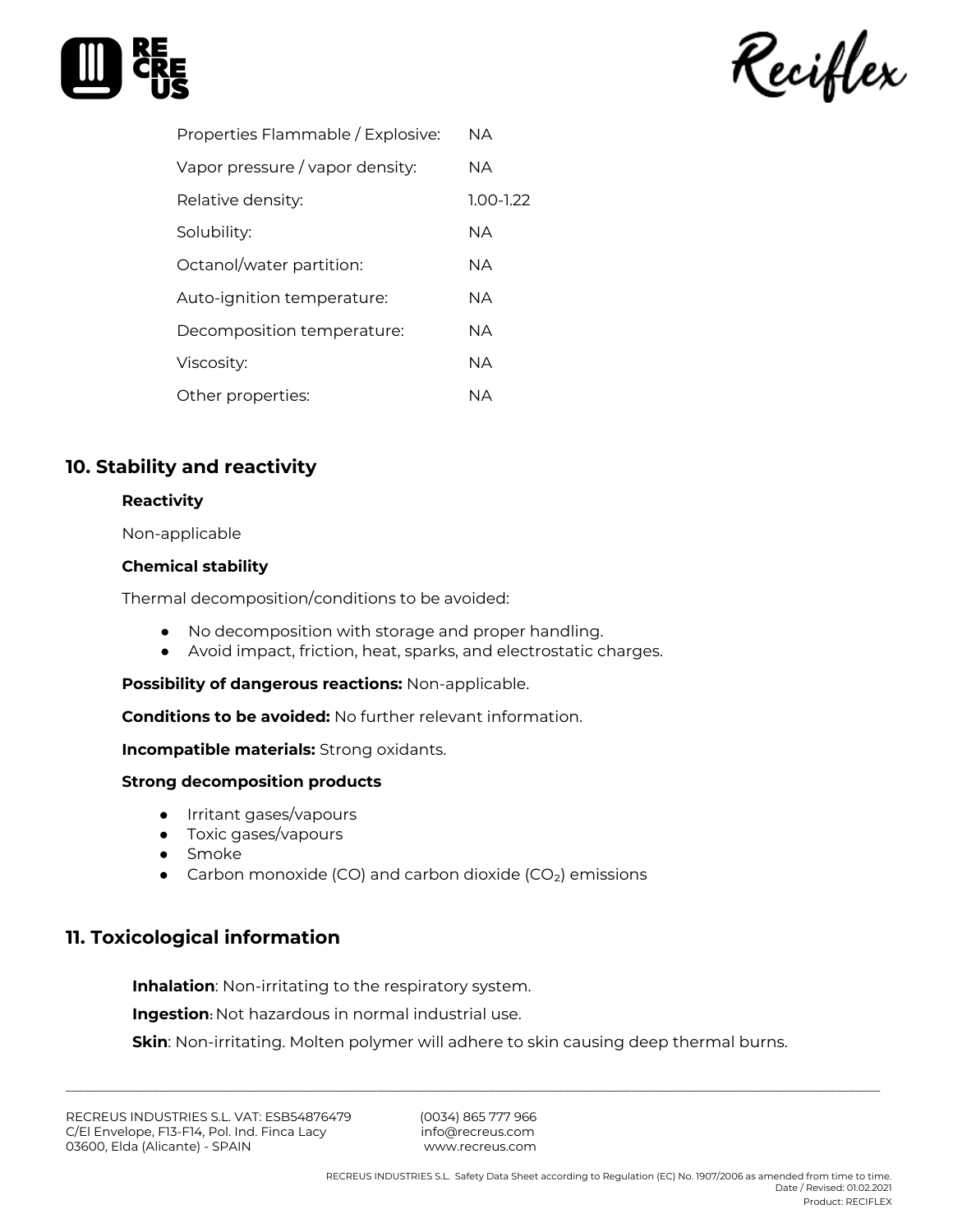



**Eyes:** May cause physical abrasion in contact with eyes. Molten polymer will cause serious

**Additional information:** According to our experience and information the product has no harmful effects on health if properly handled. Medical conditions aggravated by overexposure. Data available do not indicate that there are medical conditions that are generally recognized as being aggravated by exposure to this substance/product

# **12. Ecological information**

#### **Ecotoxicity**

There is a high probability that the product is not acutely harmful to aquatic organisms. The product has not been tested. The statement has been derived from substances/products of a similar structure or composition.

#### **Persistence and degradability**

This solid water-insoluble polymeric is expected to be inert in the environment. Surface degradation is expected with exposure to sunlight. Appreciable biodegradation is not expected.

## **Additional ecological information**

Adsorbable organically-bound halogen (AOX): This product contains no organically-bound halogen. Other ecotoxicological advice: The product has not been tested. The statement has been derived from substances/products of a similar structure or composition.

## **13. Disposal considerations**

Dispose in accordance with applicable international, national and local laws, ordinances and statutes. For disposal within the EC, the appropriate code according to the European Waste Catalogue (EWC) should be used. Incinerate in a licensed facility. Do not discharge substance/product into sewer system. Dispose of in a licensed facility.

After containers have been emptied as thoroughly as possible (e.g. by pouring, scraping or draining until "drip‐dry"), they can be sent to an appropriate collection point to set the framework of the existing take‐back scheme of the chemical industry. Containers must be recycled in compliance with national legislation and environmental regulations.